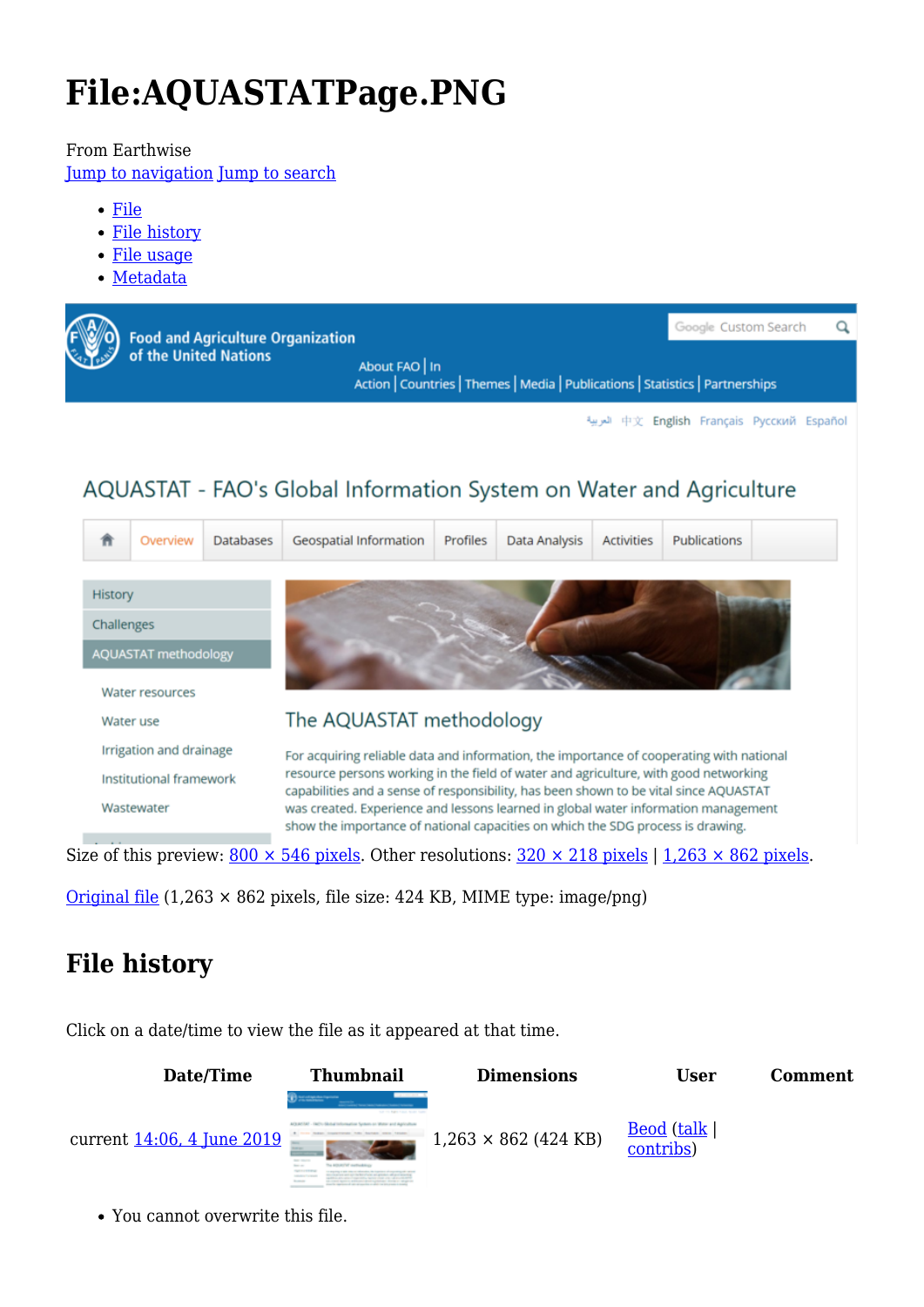## **File usage**

The following page links to this file:

[Groundwater use](http://earthwise.bgs.ac.uk/index.php/Groundwater_use)

# **Metadata**

This file contains additional information, probably added from the digital camera or scanner used to create or digitise it.

If the file has been modified from its original state, some details may not fully reflect the modified file.

#### **Horizontal resolution** 37.79 dpc

**Vertical resolution** 37.79 dpc Retrieved from ['http://earthwise.bgs.ac.uk/index.php?title=File:AQUASTATPage.PNG&oldid=41138](http://earthwise.bgs.ac.uk/index.php?title=File:AQUASTATPage.PNG&oldid=41138)'

# **Navigation menu**

### **Personal tools**

- Not logged in
- [Talk](http://earthwise.bgs.ac.uk/index.php/Special:MyTalk)
- [Contributions](http://earthwise.bgs.ac.uk/index.php/Special:MyContributions)
- [Log in](http://earthwise.bgs.ac.uk/index.php?title=Special:UserLogin&returnto=File%3AAQUASTATPage.PNG&returntoquery=action%3Dmpdf)
- [Request account](http://earthwise.bgs.ac.uk/index.php/Special:RequestAccount)

### **Namespaces**

- [File](http://earthwise.bgs.ac.uk/index.php/File:AQUASTATPage.PNG)
- [Discussion](http://earthwise.bgs.ac.uk/index.php?title=File_talk:AQUASTATPage.PNG&action=edit&redlink=1)

 $\Box$ 

### **Variants**

### **Views**

- [Read](http://earthwise.bgs.ac.uk/index.php/File:AQUASTATPage.PNG)
- [Edit](http://earthwise.bgs.ac.uk/index.php?title=File:AQUASTATPage.PNG&action=edit)
- [View history](http://earthwise.bgs.ac.uk/index.php?title=File:AQUASTATPage.PNG&action=history)
- [PDF Export](http://earthwise.bgs.ac.uk/index.php?title=File:AQUASTATPage.PNG&action=mpdf)

 $\overline{\phantom{a}}$